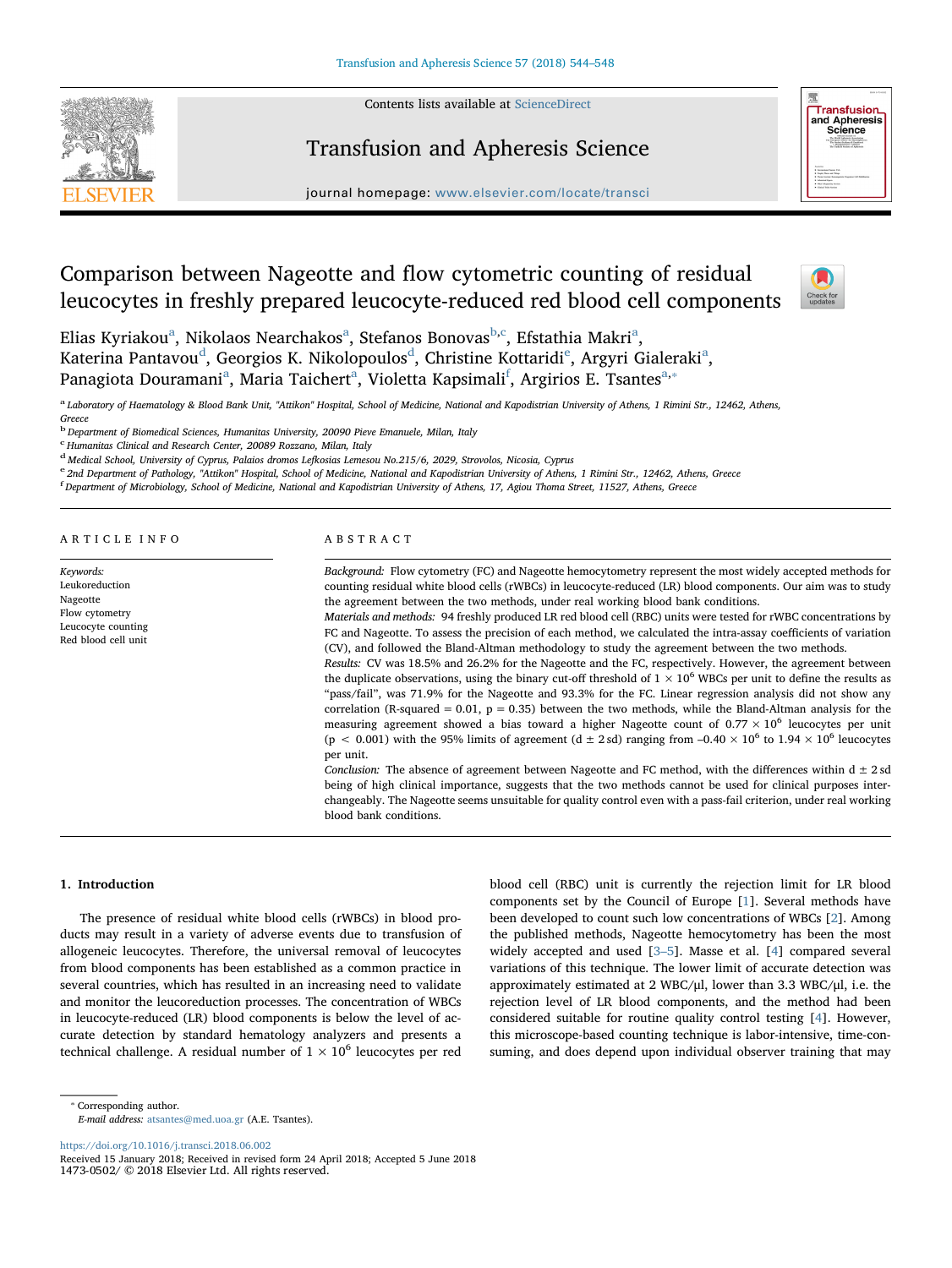interfere with the reproducibility of the results. This has led to the development of several other dedicated automated methods to count low levels of rWBCs, i.e. the automated volumetric capillary cytometer [[6](#page-4-4)], flow cytometric methods [[7,](#page-4-5)[8](#page-4-6)], and polymerase chain reaction (PCR) techniques [\[9\]](#page-4-7). In the absence of a "gold standard" method, assay performance is hard to be assessed and, in most cases, counting assays for rWBCs in blood components were evaluated by dilution studies [[3](#page-4-2),[4](#page-4-3)[,6](#page-4-4)[,10](#page-4-8)–14]. These studies demonstrated not only the feasibility of automated techniques for process control by blood collection facilities but also their improved precision and greater accuracy than what has been observed with the Nageotte hemocytometer method. Thus, flow cytometric methods were shown to be preferable to microscopic methods for counting rWBCs [[10,](#page-4-8)[12,](#page-4-9)[13](#page-4-10)]. However, few studies have assessed in parallel the performance of flow cytometry (FC) and Nageotte hemocytometry on freshly produced LR blood components [\[15](#page-4-11)].

Our aim was to study the agreement between the two most widely accepted methods for counting rWBCs in leucodepleted blood units, i.e. the Nageotte hemocytometry and flow cytometry, under real working blood bank conditions.

#### 2. Materials and methods

This study was conducted in the Blood Bank Unit of "Attikon" University Hospital in Athens, Greece. Ninety-four freshly produced LR RBC units, collected into several different blood bag systems with integrated in line filters, were analyzed in the context of the routine program of leucoreduction process control over one year period (from July 2016 to July 2017). Thirty units were collected into Haemonetics bags (Haemonetics SA, Signy, Switzerland), 10 into MacoPharma blood bags (MacoPharma – Rue Lorthiois, Mouvaux, France), 20 into Fresenius blood bags (Fresenius Hemocare, Modena, Italia), and 45 were collected with the Atreus 3 Component Integrated Processing Set (Terumo BCT, Europe N.V. Zaventem, Belgium).

All RBC units were tested for rWBC concentrations by an automated FC method (LeukoFinderTM kit, CYTOGNOS SL, Salamanca, Spain) and Nageotte counting chamber within 24 h of collection. Flow cytometric cell count-tests were handled according to the manufacturer's instructions. Calibrated pipettes were used, with an accuracy of  $+/-5%$  of the set volume and a CV < 5%, as the Blood Bank Unit of "Attikon" University Hospital meets the requirements of ISO 15189: 2012. The LeukoFinderTM kit is a single-platform method for the enumeration of rWBC by FC, which combines the detection of the fluorescence signal from a DNA marker incorporated into the nucleus of rWBCs allowing their discrimination, with the use of Perfect-Count MicrospheresTM for their absolute count. Labeling of rWBCs with the DNA marker enables them to be identified and discriminated from some non-nucleated populations, such us erythrocytes and platelets. The Perfect-CountTM Microspheres is a microbead-based single platform system, which assures the accuracy of absolute count results. Its unique internal quality control system contains two types of beads (defined as bead A and bead B) with densities around the upper and lower densities of peripheral blood cells. Variations of the ratio between beads type A and B warns about problems during sample preparation and/or acquisition, which could invalidate final results. This system may be used as a double reference standard, which, first, assures the accuracy of the assay and, second, ensures accurate calculation of the number of rWBCs per μL.

Briefly, 100 μL of each sample were transferred using the reverse pipetting technique to a flow cytometry tube. The cells were stained with 100 μL of the propidium iodide DNA labeling solution included in the kit, mixed gently, and incubated in the dark for 5 min. Then 100 μL of the Perfect-Count Microspheres included in the kit were added to the above mixture and followed by the addition of 550 μL PBS. After gentle mixing using the pipette, the sample data from the entire 850 μL volume was acquired, analyzed, and stored using the CyFlow Space cytometer (Sysmex-Partec GmbH, Münster, Germany).

<span id="page-1-0"></span>

Fig. 1. Flow cytometric analysis. (A) The R1 gate was used to select the residual leukocytes (rWBC) and the R2 gate was used to select the total microspheres. (B) The histogram range RN1 and RN2 shows the absolute count of the gated region R2.

(side scatter) parameters were set on linear amplification, while FL1 and FL2 parameters were set on logarithmic amplification. The fluorescent signal emitted by cells stained by the DNA labeling solution was detected in the FL2 channel in the gated region R1, and the different sized beads A and B were detected in the FL1 channel in the gated region R2 ([Fig. 1A](#page-1-0)). The absolute numbers of leukocytes and microspheres were determined by the unique TVAC (True Volumetric Absolute Count) feature of the CyFlow Space cytometer. The gated region R1 in the dot plot gives the absolute number of the stained rWBCs and the ranges RN1 and RN2 in the histogram plot provides the absolute number of each bead in the gated region R2 [\(Fig. 1B](#page-1-0)).

The calculation of the absolute number of rWBCs in the LR bags was based on the following formula: Absolute Count (rWBC/ $\mu$ l) = [Nº of rWBC counted / Total Nº of microspheres counted  $(A + B)] \times N$ <sup>o</sup> of Perfect–Count Microspheres / μl (known concentration). Multiplying rWBC/μL by the volume of the pack (in μL) gives the total number of rWBCs in the entire pack.

For the Nageotte haemocytometer, the following procedure was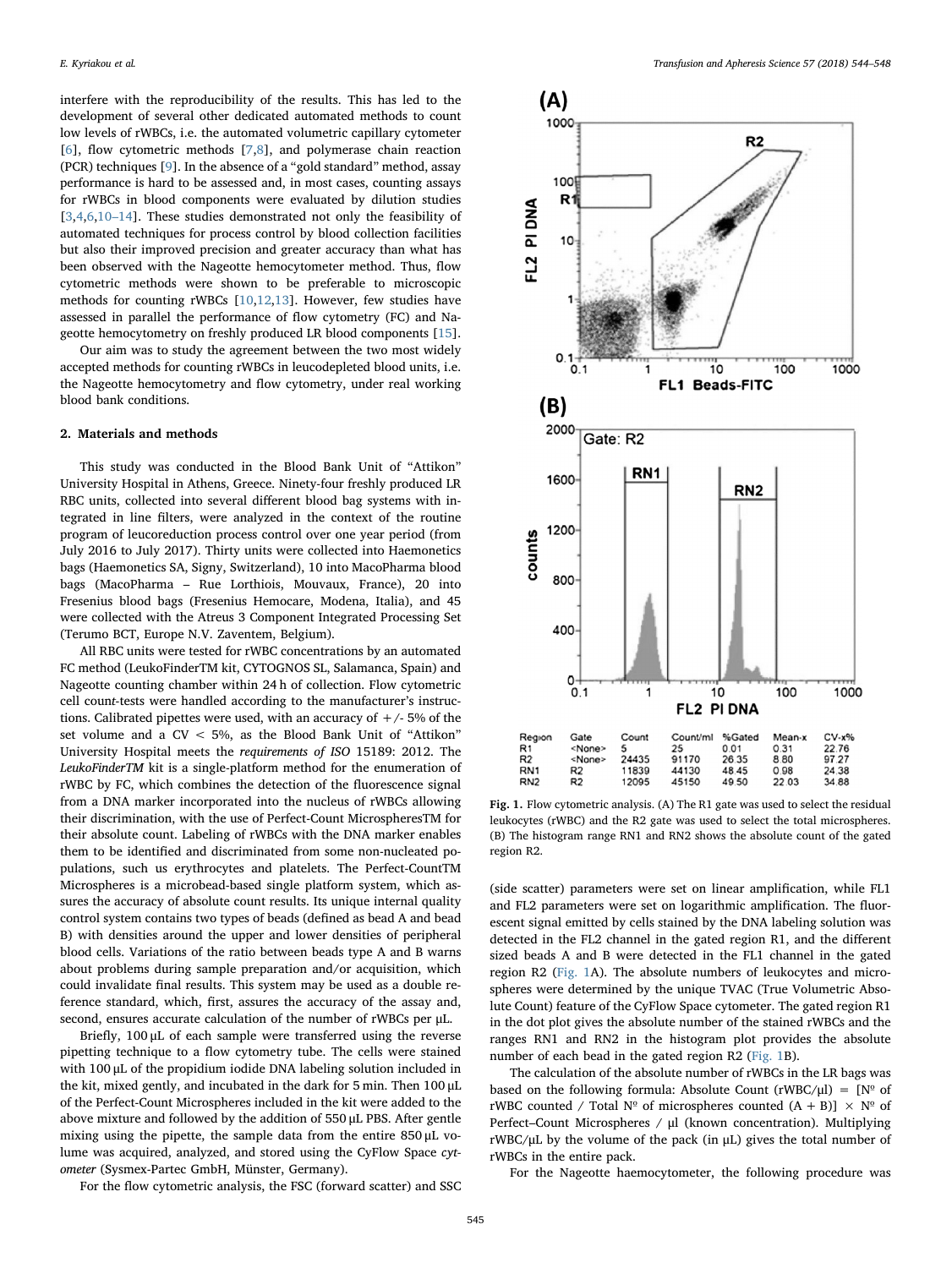applied [[16\]](#page-4-12): A hemocytometer chamber with 50-μL counting volume was used. 100 μL of the samples were diluted 1-in-5 with the lysing solution Leucoplate (Sobioda, Saint-Martin, France). A 50-μL aliquot was loaded onto a 50-μL gridded counting area of a Nageotte hemocytometer (Nageotte BriteLine Chamber, Hausser Scientific, Horsham, PA) and then incubated in a humidity chamber for 15 to 30 min. WBCs present in the entire 50 μL volume of the counting chamber were counted with the use of a 20x microscope objective. White cell concentration was calculated as follows: WBCs/ $μ$ L = (cells counted/50 $μ$ L)  $\times$  5, where 50 µL is the volume counted and 5 is the dilution factor resulting from the addition of lysing agent. For the total white cell content of the LR component holds that: WBCs / component = WBCs/ μL  $\times$  1000 μL / mL  $\times$  volume in mL of the component.

### 2.1. Statistical methods

Summary statistics are presented with means  $\pm$  standard deviations, medians and interquartile ranges (IQR), or percentages when appropriate.

To assess the precision of each method, we calculated the intraassay coefficients of variation (CV). The CV of duplicate observations reflects the variance observed when replicate aliquots of the same specimen are processed and analyzed.

The agreement between the two methods was determined by the kappa statistic and the respective p-value. A residual number of  $1 \times 10^6$ WBCs per unit – currently determined by the Council of Europe as the rejection limit for LR blood components – was used as cut-off to characterize the results as "pass" or "fail".

The guidance for combined graphical/statistical assessment of the agreement between two methods of clinical measurement includes a scatter diagram (concordance plot) combined with correlation and regression analysis, and a difference plot combined with calculation of the 2 sd limits of the differences between the methods (the so-called 95% limits of agreement) [\[17](#page-4-13)]. Accordingly, we plotted the data, and performed linear regression analysis to assess the correlation between the two methods. Then, we used the Bland-Altman plot to assess the agreement between the Nageotte method and the FC. The  $x$  axis shows the mean of the results of the two methods ( $[A + B]/2$ ), whereas the y axis represents the absolute difference between the two methods ([B–A]). In addition, the plot includes the line for the mean difference (bias) and the observed 2 sd limits of the differences (precision) between the two methods. Bland and Altman suggest that provided the differences within  $d \pm 2$  sd (i.e. 95% limits of agreement) are not important, the two methods can be used interchangeably.

The paired Student's  $t$  test was used to determine whether the mean difference (bias) was significantly different from zero.

For all tests, a probability less than 0.05 indicates statistical significance. All p-values are two-tailed. Stata 14 was used for all statistical analyses (Stata Corp., College Station, TX, USA).

#### 3. Results

#### 3.1. Precision of each method

The estimated intra-assay CV was 18.5% for the Nageotte hemocytometry (32 duplicate observations) and 26.2% for the FC method (15 duplicate observations).

The agreement between the duplicate observations, using the binary cut-off threshold of  $1 \times 10^6$  WBCs per unit to define the results as "pass/fail", was 71.9% for the Nageotte method [\(Table 1A](#page-2-0)) and 93.3% for the FC method ([Table 1](#page-2-0)B).

#### 3.2. Agreement between the two methods

Descriptive statistics of the study specimens processed and analyzed  $(n = 94)$  are presented in [Table 2.](#page-2-1)

#### <span id="page-2-0"></span>Table 1

 $2\times 2$  contingency tables obtained using the binary cut-off threshold of  $1\times 10^6$ white blood cells (WBCs) per unit to characterize the results as "pass" or "fail".

|         |        | A. Nageotte hemocytometry (32 duplicate observations): Agreement = 71.9%   |        |  |
|---------|--------|----------------------------------------------------------------------------|--------|--|
|         |        | Count 1                                                                    |        |  |
|         |        | "pass"                                                                     | "fail" |  |
| Count 2 | "pass" | 19                                                                         | 4      |  |
|         | "fail" | 5                                                                          | 4      |  |
|         |        |                                                                            |        |  |
|         |        | <b>B.</b> Flow Cytometry (15 duplicate observations): Agreement $= 93.3\%$ |        |  |
|         |        | Count 1                                                                    |        |  |
|         |        | "pass"                                                                     | "fail" |  |
| Count 2 | "pass" | 14                                                                         | 0      |  |

#### <span id="page-2-1"></span>Table 2

Descriptive statistics of the study specimens processed and analyzed ( $n = 94$ ).

| $922 \pm 523$ ; 784 (542-1248)  |  |
|---------------------------------|--|
| 63/94 (67.0%) vs. 31/94 (33.0%) |  |
| $150 \pm 217$ : 37 (4-246)      |  |
| 93/94 (98.9%) vs. 1/94 (1.1%)   |  |
|                                 |  |

Data are presented as means  $\pm$  standard deviations (SD); medians and interquartile ranges (IQR), or percentages when appropriate.

The agreement between the two cell count methods, as determined by the Kappa statistic, was poor (agreement =  $66.0\%$ , kappa =  $-0.02$ ,  $p = 0.76$ ).

The scatter diagram of the paired measurements of WBCs per unit  $(\times 10^6)$  as determined by the Nageotte method and the FC, for all study specimens ( $n = 94$ ), is presented in [Fig. 2.](#page-2-2) The visual inspection of the plot shows poor agreement between the two methods. Moreover, the linear regression analysis did not show any correlation (Rsquared =  $0.01$ ,  $p = 0.35$ ). Thus, not only the two methods showed poor agreement (as shown by the kappa statistic), but they are also not correlated (as shown in the linear regression analysis).

The Bland-Altman analysis for measuring agreement is presented in [Fig. 3](#page-3-0). It shows a bias toward a higher Nageotte count of  $0.77 \times 10^6$ leucocytes per unit ( $p < 0.001$ ) with the 95% limits of agreement (d  $\pm$  2 sd) ranging from –0.40  $\times$  10<sup>6</sup> to 1.94  $\times$  10<sup>6</sup> leucocytes per unit. Given that differences within  $d \pm 2$  sd (i.e. from  $-0.40 \times 10^6$  to  $1.94 \times 10^6$  leucocytes per unit) are clinically important, it seems that the two methods cannot be used for clinical purposes interchangeably.

<span id="page-2-2"></span>![](_page_2_Figure_26.jpeg)

Fig. 2. Scatter diagram of paired measurements of white blood cells (WBCs) per unit ( $\times 10^6$ ) as determined by Flow cytometry and Nageotte hemocytometry, for all study specimens ( $n = 94$ ).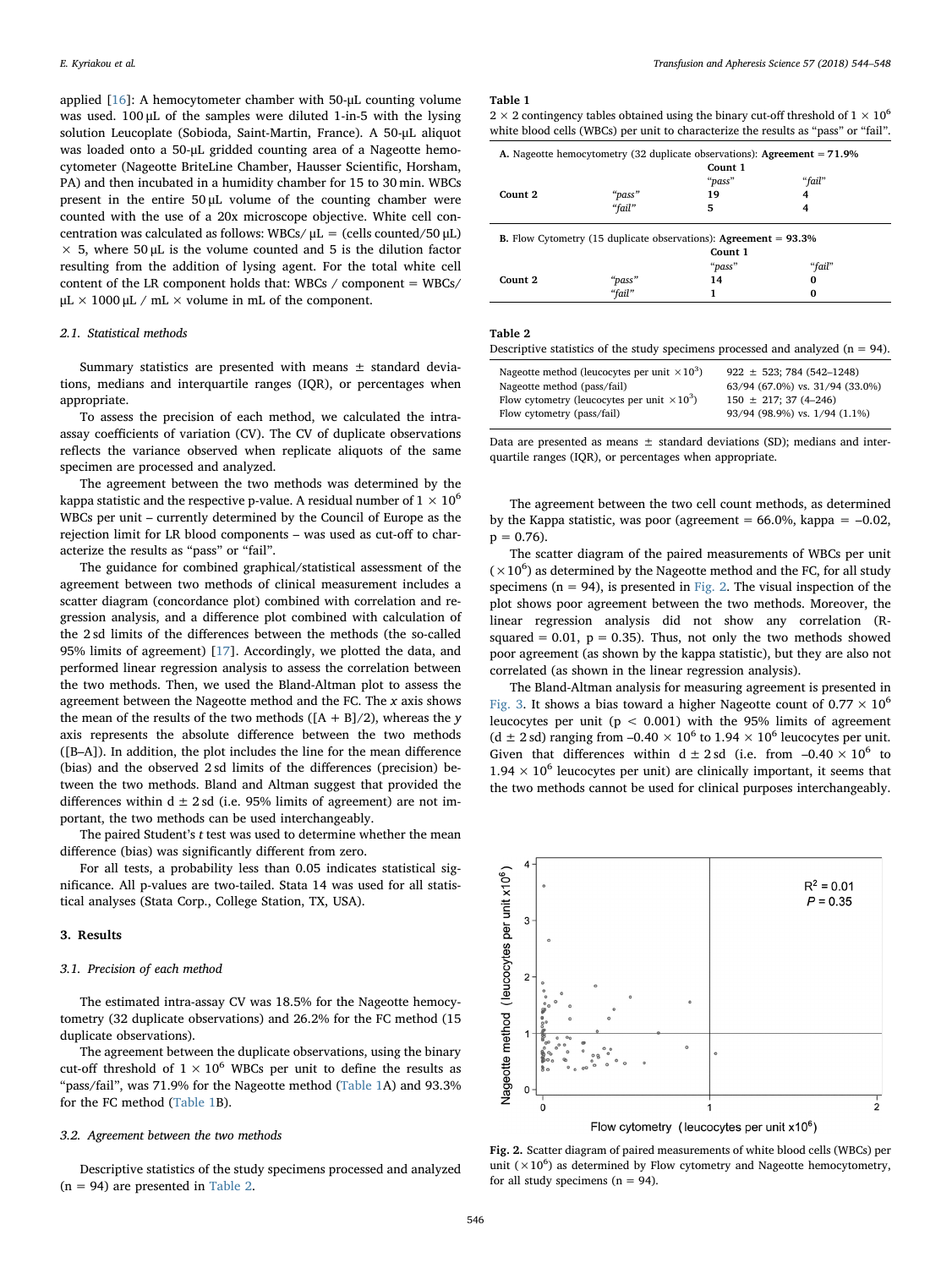<span id="page-3-0"></span>![](_page_3_Figure_1.jpeg)

Fig. 3. Bland-Altman plot for measuring agreement between Nageotte hemocytometry and Flow cytometry (FC).

#### 4. Discussion

In this study, we compared the performance of Nageotte hemocytometry and FC in terms of counting low WBC concentrations in leucodepleted RBC units, under real working blood bank conditions. In the absence of a "gold standard" method and dilution experiments, the precision of each assay, as well as the correlation and agreement between the two methods, were evaluated. No correlation was found between Nageotte hemocytometry and FC, while the two assays showed poor agreement to such an extent that their interchangeable use in clinical practice is probably not appropriate.

The Nageotte hemocytometry was the first practical method for the enumeration of rWBCs in LR blood components and had been considered suitable for routine quality control testing. However, it was labor intensive, showed low accuracy, and required both technical training and considerable experience [[18\]](#page-4-14). In order to overcome these difficulties, alternative counting methods have been developed. Several single-site and multicenter studies compared WBC counts obtained by automated methods to results obtained by the Nageotte hemocytometry [[6](#page-4-4),[19,](#page-4-15)[20\]](#page-4-16). The experience with dilution studies demonstrated that the accuracy and precision of the Nageotte haemocytometer were poor at the rejection concentration of LR blood components and showed a bias to underestimation compared to results obtained with the automated methods [12–[14\]](#page-4-9). The underestimation of leucocyte concentrations in the red cell concentrate samples might be partially due to incomplete lysis of red cells, preventing the leucocytes from settling, while leucocytes may be destroyed or lost during sample processing [\[12](#page-4-9)].

However, evidence regarding the performance of counting methods on freshly produced blood components under routine blood bank conditions are rare, and there are indications that in such samples the manual counting system may demonstrate higher absolute cell numbers than the automated staining systems [[15\]](#page-4-11). In our study, the Nageotte counting yielded significantly higher rWBC results than the FC. The intra-assay CV for the Nageotte method was slightly better than that of FC. Nevertheless, due to overestimation of leucocyte concentrations with Nageotte haemocytometer compared to FC, about one third (9/32) of measurements of double replicate aliquots from the same specimen with Nageotte, were above and below the rejection limit, leading to inconsistent pass/fail results for labeling the RBC unit as leucoreduced. As a consequence, the agreement between the duplicate observations was only 71.9% indicating poor performance for Nageotte to a level around the cut-off dictated by the current standard. Regarding FC, despite its slightly worse precision in relation to Nageotte, all but one pair of measurements yielded concordant results in order to identify whether or not a unit meets existing standards and a very good

agreement between the FC duplicate observations was found.

In a previous study on platelet components, although higher absolute rWBC numbers were also found by the Nageotte counting, all results were below the rejection level for rWBCs/platelet product [\[15](#page-4-11)]. The overestimation of leucocyte concentrations with Nageotte haemocytometer on freshly prepared blood components has been partially attributed to different methodical approaches between manual counting chambers and fully automated systems [[15\]](#page-4-11). Besides variability in the counting assay, contradictory findings between spiked and freshly prepared samples may also be due to variability in the preparation of the diluted samples, while measurements at very low concentrations of cells, are prone to sampling errors [\[21](#page-4-17)]. Because the variation of the counted value is inversely proportional to the square root of the number of cells counted, a minimum number of cells must be counted to attain precision. Due to the fixed volume of the Nageotte chamber, the volume of sample analyzed per test could also negatively affect the method's performance [[2](#page-4-1)].

In our analysis, when a pass/fail type of counting was employed, poor agreement was found between the two methods. Furthermore, they were not correlated, although they are assumed to measure the same quantity. This is in accordance with the absence of any correlation between the flow cytometric assay and the Nageotte counting chamber for the investigation of the rWBCs on buffy coat platelet concentrates [[15\]](#page-4-11).

The previously predominant methodology, Nageotte chamber counting, has recently been generally replaced by FC, which is currently reported as the main method of rWBC counting. However, the Nageotte method is still considered a reliable alternative for processes validation purposes [[5](#page-4-18)], despite its several defects. Besides being time-consuming and laborious, it suffers from variability due to subjectivity. Moreover, in our analysis, the performance of Nageotte on freshly produced leucodepleted RBC components was found to be unreliable around the critical cut-off value and units could be incorrectly rejected as leucoreduced or incorrectly considered to be leucoreduced. Although no target samples were used in order to estimate the accuracy of the assays, if the Nageotte overestimation trend is real, an increased number of units could be incorrectly rejected as leucoreduced by using Nageotte in a process control program for leucoreduction. Under these circumstances, Nageotte is probably improper for the evaluation of new leucoreduction processes.

Several limitations of our study need to be acknowledged. Although in the absence of a "gold standard" method counting assays are usually evaluated by dilution studies, no spiked samples were applied. This was because the performance of both methods has been extensively investigated in previous dilution studies, while our aim was to evaluate them under real working blood bank conditions. Furthermore, because of the absence of samples with known leukocyte concentrations, we could not assess accuracy and sensitivity of the methods and it can be argued that there is uncertainty about which method's measurements are closer to the real values.

In conclusion, the absence of any agreement or correlation between Nageotte and FC, suggests that the two methods cannot be interchangeably used for clinical purposes. Moreover, the Nageotte chamber counting seems to be unsuitable for quality control with a pass/fail criterion or with determination of the actual leukocyte content of the RBC unit, under real working blood bank conditions. Testing of a larger number of samples will be required to document that these findings can be generalized. In such a case, Nageotte could not be recommended as an alternative for process control of LR RBC components.

#### Declarations of interest

None.